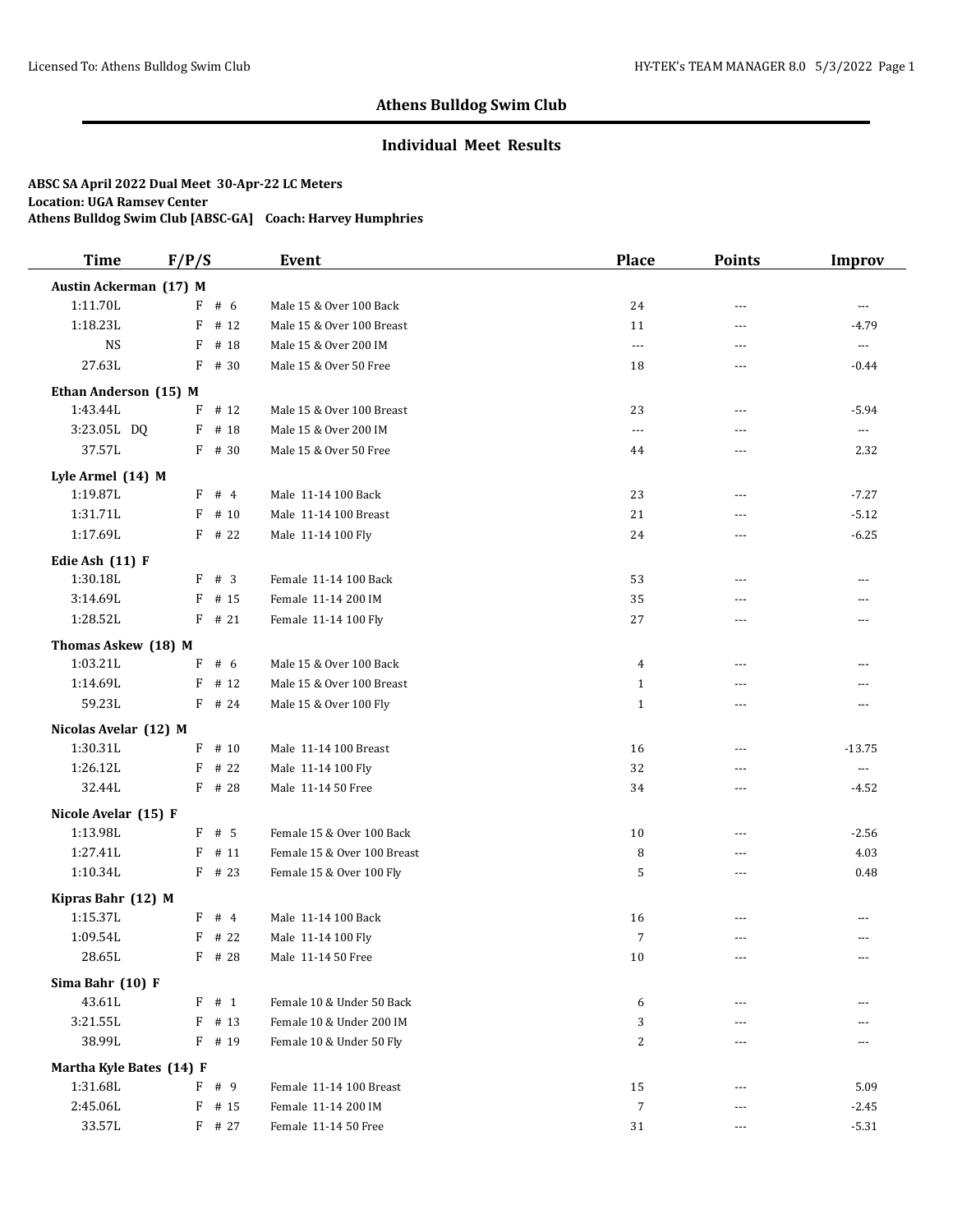## **Individual Meet Results**

| <b>Time</b>             | F/P/S                          | Event                     | <b>Place</b> | <b>Points</b>  | <b>Improv</b>            |
|-------------------------|--------------------------------|---------------------------|--------------|----------------|--------------------------|
|                         | Caitlyn Bebin Blackwell (14) F |                           |              |                |                          |
| 1:42.10L                | $F$ # 3                        | Female 11-14 100 Back     | 70           | $\sim$ $\sim$  | 2.66                     |
| 1:51.66L                | # 9<br>F                       | Female 11-14 100 Breast   | 49           | $\sim$ $\sim$  | $-6.56$                  |
| 38.29L                  | $F$ # 27                       | Female 11-14 50 Free      | 64           | $\sim$ $\sim$  | $-1.51$                  |
|                         | Ennis Bebin Blackwell (12) M   |                           |              |                |                          |
| 1:47.47L                | $F$ # 4                        | Male 11-14 100 Back       | 58           | $\sim$ $\sim$  | $---$                    |
| 2:06.81L                | # 10<br>F                      | Male 11-14 100 Breast     | 42           | ---            | ---                      |
| 48.29L                  | F<br># 28                      | Male 11-14 50 Free        | 57           | ---            | ---                      |
| Sebastian Blanco (15) M |                                |                           |              |                |                          |
| 1:26.41L                | $F$ # 6                        | Male 15 & Over 100 Back   | 38           | ---            | $-3.93$                  |
| 1:26.96L                | # 24<br>F                      | Male 15 & Over 100 Fly    | 26           | $---$          | $\overline{\phantom{a}}$ |
| 32.73L                  | $F$ # 30                       | Male 15 & Over 50 Free    | 43           | $---$          | 0.55                     |
| Valeria Blanco (11) F   |                                |                           |              |                |                          |
| 1:45.56L                | F # 3                          | Female 11-14 100 Back     | 75           | $---$          | ---                      |
| 3:59.66L                | # 15<br>F                      | Female 11-14 200 IM       | 48           | $\sim$ $\sim$  | $\overline{a}$           |
| 42.22L                  | F<br># 27                      | Female 11-14 50 Free      | 73           | $\sim$ $\sim$  | $-5.50$                  |
| Berklee Bonner (14) F   |                                |                           |              |                |                          |
| 1:16.86L                | # 3<br>F                       | Female 11-14 100 Back     | 8            | ---            | ---                      |
| 1:30.56L                | F<br># 9                       | Female 11-14 100 Breast   | 14           | $---$          | ---                      |
| 1:23.01L                | $F$ # 21                       | Female 11-14 100 Fly      | 21           | $\sim$ $\sim$  | ---                      |
| Elina Boosalis (11) F   |                                |                           |              |                |                          |
| 2:22.23L                | #3<br>F                        | Female 11-14 100 Back     | 78           | $\overline{a}$ | ---                      |
| 1:07.01L                | $F$ # 27                       | Female 11-14 50 Free      | 75           | $---$          | ---                      |
| John Boosalis (9) M     |                                |                           |              |                |                          |
| 53.80L                  | F # 2                          | Male 10 & Under 50 Back   | 14           | ---            | ---                      |
| <b>NS</b>               | # 20<br>F                      | Male 10 & Under 50 Fly    | $\cdots$     | $---$          | ---                      |
| 48.70L                  | # 26<br>F                      | Male 10 & Under 50 Free   | 16           | $---$          | ---                      |
| Ian Boswell (12) M      |                                |                           |              |                |                          |
| 1:37.59L                | F # 4                          | Male 11-14 100 Back       | 52           | $\sim$ $\sim$  | ---                      |
| 1:48.62L                | F<br># 10                      | Male 11-14 100 Breast     | 34           | $---$          | ---                      |
| 36.56L                  | $F$ # 28                       | Male 11-14 50 Free        | 47           | $\sim$ $\sim$  | $---$                    |
| Hannah Rose Boyd (11) F |                                |                           |              |                |                          |
| 1:25.96L                | F<br># 3                       | Female 11-14 100 Back     | 37           | $---$          | ---                      |
| 1:48.99L                | # 9<br>F                       | Female 11-14 100 Breast   | 47           |                |                          |
| 35.13L                  | F # 27                         | Female 11-14 50 Free      | 45           |                |                          |
| Micah Boyd (8) M        |                                |                           |              |                |                          |
| 48.97L                  | F<br>#2                        | Male 10 & Under 50 Back   | 9            | ---            |                          |
| 1:03.14L DQ             | # $8$<br>F                     | Male 10 & Under 50 Breast | $\cdots$     | $- - -$        | ---                      |
| 43.93L                  | $F$ # 26                       | Male 10 & Under 50 Free   | 12           | ---            | ---                      |
|                         |                                |                           |              |                |                          |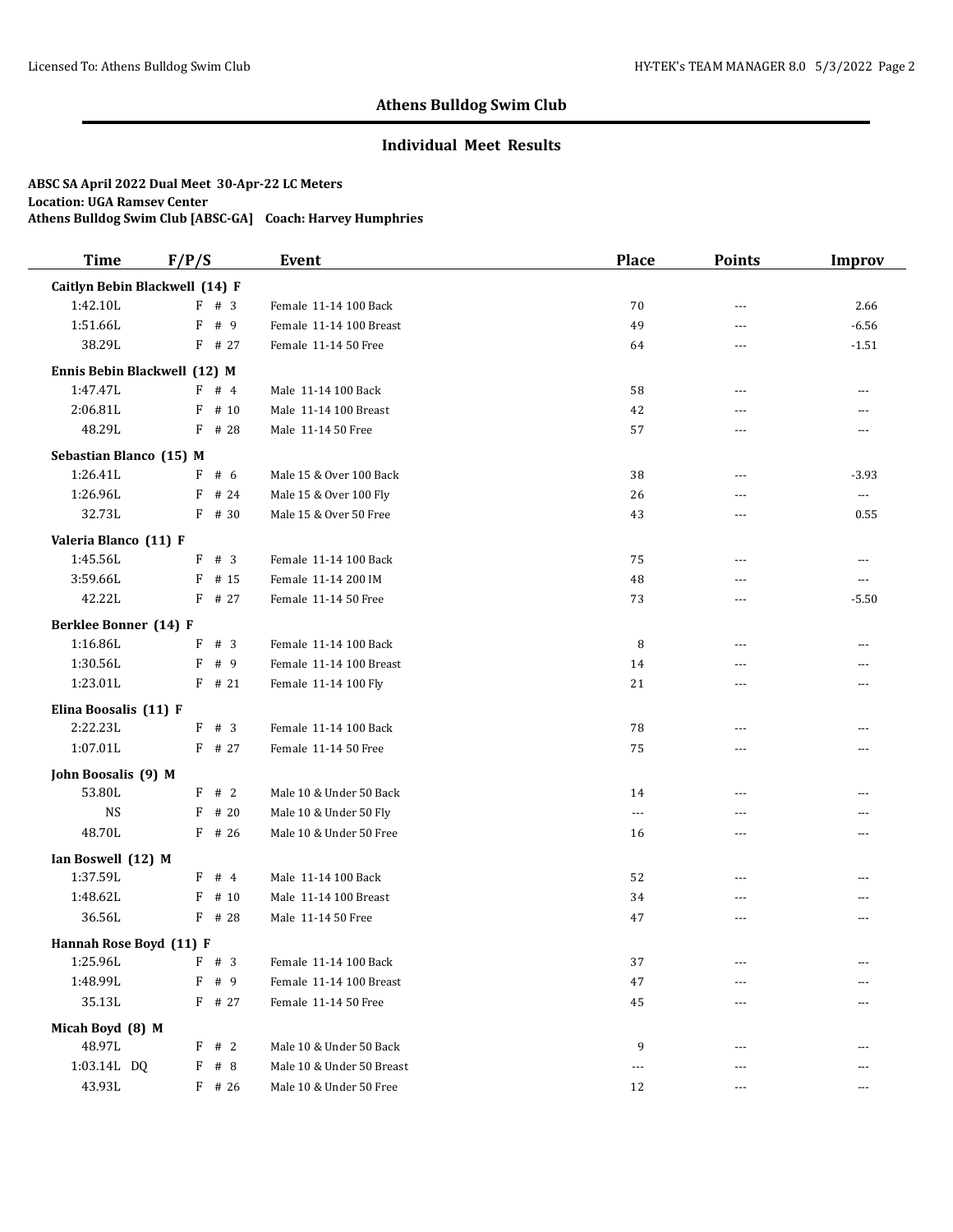### **Individual Meet Results**

| <b>Time</b>                      | F/P/S                 | <b>Event</b>                                         | <b>Place</b>         | <b>Points</b>  | <b>Improv</b>       |
|----------------------------------|-----------------------|------------------------------------------------------|----------------------|----------------|---------------------|
| Clare Boyle (9) F                |                       |                                                      |                      |                |                     |
| 1:00.73L                         | $F$ # 1               | Female 10 & Under 50 Back                            | 23                   | $- - -$        | $\overline{a}$      |
| 51.86L                           | $F$ # 7               | Female 10 & Under 50 Breast                          | $\sqrt{7}$           | ---            | ---                 |
| 50.17L                           | $F$ # 25              | Female 10 & Under 50 Free                            | 21                   | $---$          | $---$               |
| Colin Boyle (12) M               |                       |                                                      |                      |                |                     |
| 1:22.68L                         | $F$ # 4               | Male 11-14 100 Back                                  | 29                   | $- - -$        | $---$               |
| 1:41.38L                         | F<br># 10             | Male 11-14 100 Breast                                | 30                   | ---            | ---                 |
| 1:19.40L                         | $F$ # 22              | Male 11-14 100 Fly                                   | 27                   | ---            | ---                 |
|                                  |                       |                                                      |                      |                |                     |
| Nola Bramlett (11) F<br>1:38.60L | F # 3                 | Female 11-14 100 Back                                | 66                   | $- - -$        | $---$               |
| 3:45.55L                         | $F$ # 15              | Female 11-14 200 IM                                  | 47                   | ---            | $\overline{a}$      |
| 36.52L                           |                       |                                                      |                      |                |                     |
|                                  | $F$ # 27              | Female 11-14 50 Free                                 | 56                   | ---            | $-3.97$             |
| Daniel Brown (9) M               |                       |                                                      |                      |                |                     |
| 1:05.66L                         | #2<br>F               | Male 10 & Under 50 Back                              | 21                   | $\overline{a}$ | ---                 |
| 1:14.72L DQ                      | # 8<br>F              | Male 10 & Under 50 Breast                            | $\sim$ $\sim$ $\sim$ | $- - -$        | $- - -$             |
| 1:00.53L                         | $F$ # 26              | Male 10 & Under 50 Free                              | 27                   | $\overline{a}$ | $---$               |
| Noa Brown (11) F                 |                       |                                                      |                      |                |                     |
| 1:45.00L                         | #3<br>F               | Female 11-14 100 Back                                | 73                   | ---            | ---                 |
| 4:00.21L                         | F<br># 15             | Female 11-14 200 IM                                  | 49                   | ---            | ---                 |
| 41.86L                           | F # 27                | Female 11-14 50 Free                                 | 71                   | ---            | $\cdots$            |
| Ryn Brown (8) F                  |                       |                                                      |                      |                |                     |
| 1:15.09L                         | # 1<br>F              | Female 10 & Under 50 Back                            | 27                   | $---$          | $---$               |
| 1:28.86L DQ                      | F<br># 19             | Female 10 & Under 50 Fly                             | $\scriptstyle\cdots$ | ---            | ---                 |
| 1:21.07L                         | $F$ # 25              | Female 10 & Under 50 Free                            | 29                   | $---$          | $---$               |
| Atlas Bucha (9) F                |                       |                                                      |                      |                |                     |
| 55.24L                           | F # 1                 | Female 10 & Under 50 Back                            | 15                   | $- - -$        | ---                 |
| 58.86L DQ                        | F # 19                | Female 10 & Under 50 Fly                             | $\overline{a}$       | $\overline{a}$ | ---                 |
| 51.41L                           | $F$ # 25              | Female 10 & Under 50 Free                            | 24                   | ---            | $\cdots$            |
| Haylee Cain (13) F               |                       |                                                      |                      |                |                     |
| 1:27.16L                         | #3<br>F               | Female 11-14 100 Back                                | 42                   | ---            | $\cdots$            |
| 1:43.18L                         | F<br>#9               | Female 11-14 100 Breast                              | 38                   | $- - -$        | $-20.78$            |
| 32.95L                           | $F$ # 27              | Female 11-14 50 Free                                 | 28                   | ---            | $-8.66$             |
|                                  |                       |                                                      |                      |                |                     |
| Makaylee Cain (16) F             |                       |                                                      |                      |                |                     |
| 1:29.54L                         | F<br># 11<br>$F$ # 23 | Female 15 & Over 100 Breast                          | 11                   |                | $-18.62$            |
| 1:20.24L<br>32.25L               | $F$ # 29              | Female 15 & Over 100 Fly<br>Female 15 & Over 50 Free | 20<br>19             |                | $-22.34$<br>$-4.79$ |
|                                  |                       |                                                      |                      | ---            |                     |
| <b>Courtney Cameron (14) F</b>   |                       |                                                      |                      |                |                     |
| 1:25.81L                         | F # 3                 | Female 11-14 100 Back                                | 36                   | $- - -$        | $\cdots$            |
| 1:37.48L                         | F # 9                 | Female 11-14 100 Breast                              | 26                   | ---            | $-11.64$            |
| 32.95L                           | F # 27                | Female 11-14 50 Free                                 | 28                   | $---$          | $-6.85$             |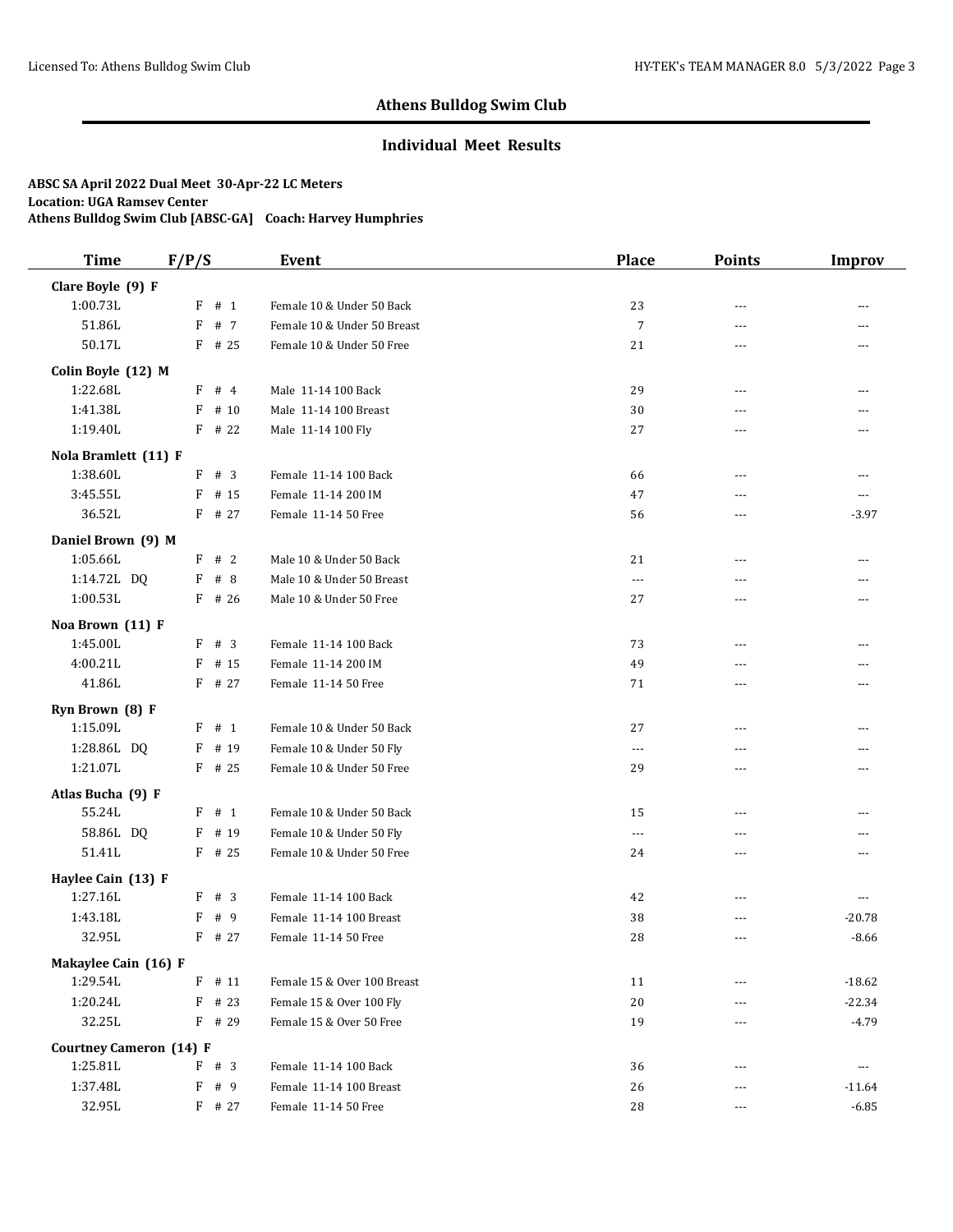### **Individual Meet Results**

| <b>Time</b>               | F/P/S     | Event                       | <b>Place</b> | <b>Points</b>  | <b>Improv</b>        |
|---------------------------|-----------|-----------------------------|--------------|----------------|----------------------|
| Carson Cannon (8) M       |           |                             |              |                |                      |
| 1:10.60L                  | $F$ # 2   | Male 10 & Under 50 Back     | 24           | ---            | ---                  |
| 1:13.00L                  | #8<br>F   | Male 10 & Under 50 Breast   | 13           | $---$          | ---                  |
| 54.71L                    | $F$ # 26  | Male 10 & Under 50 Free     | 23           | ---            | ---                  |
| Harrison Carmack (18) M   |           |                             |              |                |                      |
| 1:31.87L                  | $F$ # 12  | Male 15 & Over 100 Breast   | 22           | $\overline{a}$ | $-19.99$             |
| 1:16.90L                  | F<br># 24 | Male 15 & Over 100 Fly      | 24           | ---            | 1.01                 |
| 29.21L                    | F # 30    | Male 15 & Over 50 Free      | 29           | $\overline{a}$ | $-9.81$              |
| Simon Casey (17) M        |           |                             |              |                |                      |
| 1:00.25L                  | F<br># 6  | Male 15 & Over 100 Back     | $\mathbf{1}$ | $---$          | $-4.31$              |
| <b>NS</b>                 | # 12<br>F | Male 15 & Over 100 Breast   | ---          | ---            | $\cdots$             |
| <b>NS</b>                 | $F$ # 18  | Male 15 & Over 200 IM       | $---$        | $- - -$        | $\cdots$             |
| Lucy Cochran (10) F       |           |                             |              |                |                      |
| 47.10L                    | # 1<br>F  | Female 10 & Under 50 Back   | 10           | ---            | $-8.89$              |
| 53.72L                    | # 7<br>F  | Female 10 & Under 50 Breast | 8            | ---            | $\cdots$             |
| 37.61L                    | $F$ # 25  | Female 10 & Under 50 Free   | 3            | ---            | $-13.14$             |
|                           |           |                             |              |                |                      |
| Savannah Cochran (13) F   |           |                             |              |                |                      |
| 1:29.57L                  | F # 3     | Female 11-14 100 Back       | 50           | ---            | $\cdots$             |
| 1:38.17L<br>34.27L        | F<br># 9  | Female 11-14 100 Breast     | 27           | $---$          | $-12.04$             |
|                           | $F$ # 27  | Female 11-14 50 Free        | 38           | $\overline{a}$ | $-5.14$              |
| Coley Conner (13) F       |           |                             |              |                |                      |
| 1:23.91L                  | #3<br>F   | Female 11-14 100 Back       | 32           | $\overline{a}$ | $\overline{a}$       |
| 1:39.73L                  | F<br># 9  | Female 11-14 100 Breast     | 29           | $- - -$        | $-17.04$             |
| 34.38L                    | $F$ # 27  | Female 11-14 50 Free        | 39           | ---            | $-3.03$              |
| Patrick Coverdill (11) M  |           |                             |              |                |                      |
| 1:37.93L                  | $F$ # 10  | Male 11-14 100 Breast       | 27           | $- - -$        | $---$                |
| 1:18.73L                  | $F$ # 22  | Male 11-14 100 Fly          | 26           | ---            | ---                  |
| 32.24L                    | $F$ # 28  | Male 11-14 50 Free          | 31           | $---$          | $---$                |
| Mary Claire Cozart (10) F |           |                             |              |                |                      |
| 1:04.57L                  | F # 7     | Female 10 & Under 50 Breast | $\cdots$     | ---            |                      |
| 58.61L                    | $F$ # 19  | Female 10 & Under 50 Fly    | 13           | ---            | ---                  |
| 46.41L                    | $F$ # 25  | Female 10 & Under 50 Free   | 16           | ---            | $- - -$              |
| Ella Dillon (14) F        |           |                             |              |                |                      |
| 1:17.00L                  | F # 3     | Female 11-14 100 Back       | 9            |                | $-7.11$              |
| 1:14.68L                  | $F$ # 21  | Female 11-14 100 Fly        | 6            | ---            | $-13.48$             |
| 30.56L                    | $F$ # 27  | Female 11-14 50 Free        | 8            | ---            | $-0.13$              |
| Lane Dorman (9) F         |           |                             |              |                |                      |
| 54.93L                    | F # 7     | Female 10 & Under 50 Breast | $10\,$       | ---            | $-8.81$              |
| 54.18L                    | F # 19    | Female 10 & Under 50 Fly    | 11           |                | $\scriptstyle\cdots$ |
| 44.53L                    | $F$ # 25  | Female 10 & Under 50 Free   | 11           | $\cdots$       | $-5.76$              |
|                           |           |                             |              |                |                      |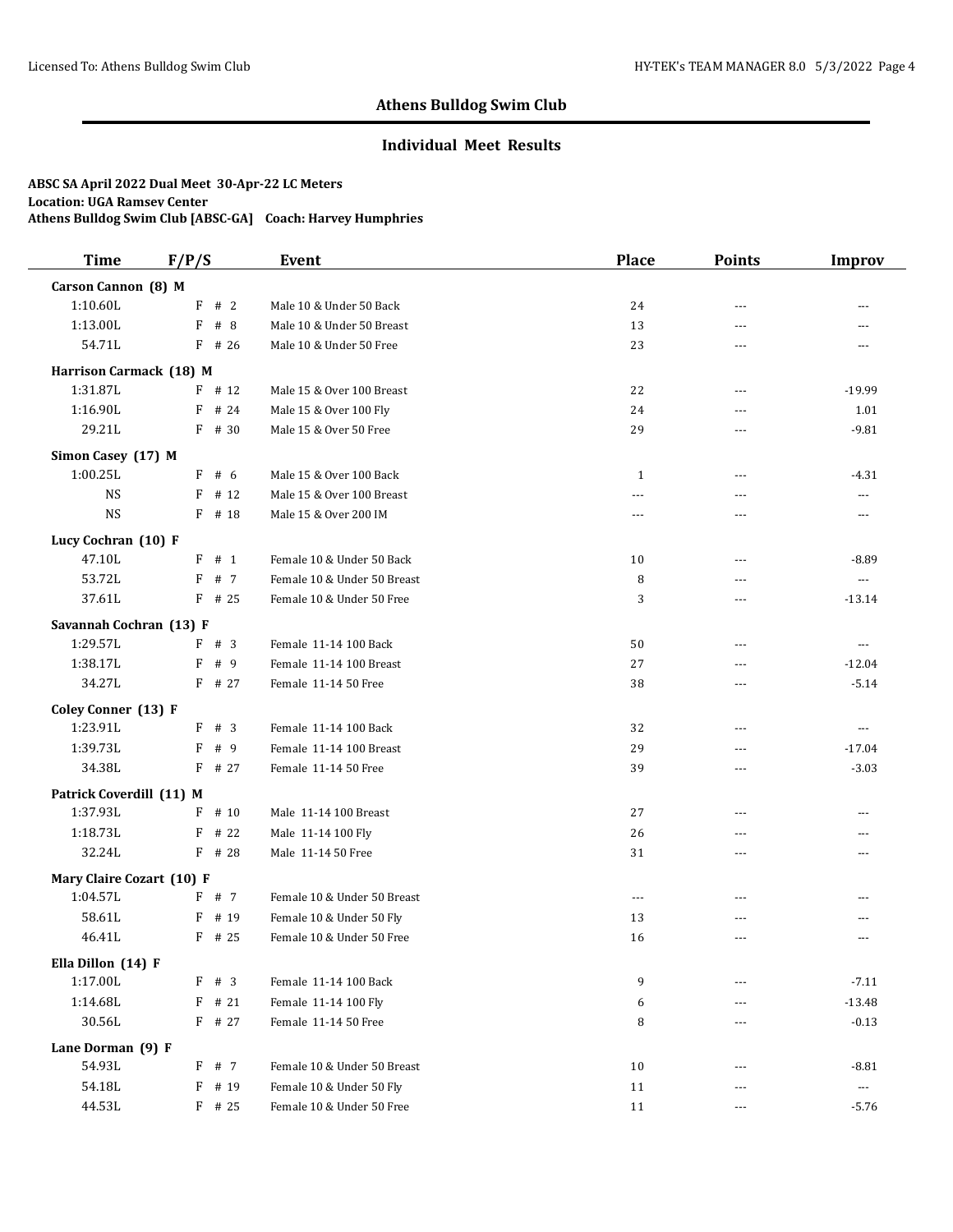### **Individual Meet Results**

| <b>Time</b>                  | F/P/S |          | Event                       | <b>Place</b> | <b>Points</b>  | <b>Improv</b>            |
|------------------------------|-------|----------|-----------------------------|--------------|----------------|--------------------------|
| Emoni Downs (8) F            |       |          |                             |              |                |                          |
| <b>NS</b>                    |       | $F$ # 1  | Female 10 & Under 50 Back   | $- - -$      | $\overline{a}$ | ---                      |
| <b>NS</b>                    | F     | # 19     | Female 10 & Under 50 Fly    | ---          | $\overline{a}$ | ---                      |
| <b>NS</b>                    |       | $F$ # 25 | Female 10 & Under 50 Free   | $- - -$      | $\overline{a}$ | $---$                    |
| Parker Fagrell (15) M        |       |          |                             |              |                |                          |
| 1:05.90L                     |       | F # 6    | Male 15 & Over 100 Back     | 8            | ---            | $-0.15$                  |
| 1:17.18L                     | F     | # 12     | Male 15 & Over 100 Breast   | 8            | $\overline{a}$ | 3.15                     |
| 27.23L                       | F     | # 30     | Male 15 & Over 50 Free      | 11           | ---            | $-0.08$                  |
| Jane Fairman (10) F          |       |          |                             |              |                |                          |
| 1:10.88L                     |       | F # 7    | Female 10 & Under 50 Breast | ---          | ---            | ---                      |
| 1:07.92L                     | F     | # 19     | Female 10 & Under 50 Fly    | 21           | $\overline{a}$ | $---$                    |
| 49.29L                       | F     | # 25     | Female 10 & Under 50 Free   | 19           | ---            | ---                      |
| Rowen Fairman (13) M         |       |          |                             |              |                |                          |
| 1:24.70L                     | F     | #4       | Male 11-14 100 Back         | 31           | $\overline{a}$ |                          |
| 3:24.99L                     | F     | # 16     | Male 11-14 200 IM           | 36           | $- - -$        | ---                      |
| 32.29L                       | F     | # 28     | Male 11-14 50 Free          | 32           | $\overline{a}$ | $\overline{a}$           |
| Charlotte Foggin (15) F      |       |          |                             |              |                |                          |
| 1:17.43L                     | F     | #5       | Female 15 & Over 100 Back   | 16           | $- - -$        | $-5.61$                  |
| 1:15.39L                     | F     | # 23     | Female 15 & Over 100 Fly    | 16           | ---            | $-0.91$                  |
| 30.73L                       |       | F # 29   | Female 15 & Over 50 Free    | 11           | $\overline{a}$ | 0.09                     |
| Will Foggin (18) M           |       |          |                             |              |                |                          |
| 1:06.65L                     | F     | # 6      | Male 15 & Over 100 Back     | 10           | ---            | 0.97                     |
| 1:16.80L                     | F     | #12      | Male 15 & Over 100 Breast   | 6            | ---            | 2.35                     |
| 1:03.97L                     |       | $F$ # 24 | Male 15 & Over 100 Fly      | 6            | ---            | $-1.16$                  |
| Kate Graichen (11) F         |       |          |                             |              |                |                          |
| 1:43.90L                     | F     | # 3      | Female 11-14 100 Back       | 72           | ---            | ---                      |
| 2:01.38L                     | F     | # 9      | Female 11-14 100 Breast     | 54           | $\overline{a}$ | $---$                    |
| 40.59L                       |       | $F$ # 27 | Female 11-14 50 Free        | 68           | $\overline{a}$ | ---                      |
| Nate Guidry (13) M           |       |          |                             |              |                |                          |
| 1:23.69L                     | F     | #4       | Male 11-14 100 Back         | 30           | $\overline{a}$ |                          |
| 1:36.20L                     | F     | # 22     | Male 11-14 100 Fly          | 36           | $- - -$        |                          |
| 33.46L                       |       | $F$ # 28 | Male 11-14 50 Free          | 38           | $\overline{a}$ | ---                      |
| <b>Brandon Hailey (17) M</b> |       |          |                             |              |                |                          |
| 1:20.24L                     | F     | # $12$   | Male 15 & Over 100 Breast   | 15           | $---$          | 0.60                     |
| 1:08.55L                     | F     | # 24     | Male 15 & Over 100 Fly      | 13           |                | $\hspace{0.05cm} \ldots$ |
| 28.60L                       |       | F # 30   | Male 15 & Over 50 Free      | 26           | $\cdots$       | 0.13                     |
| Crenshaw Halbach (13) M      |       |          |                             |              |                |                          |
| 1:19.39L                     |       | $F$ # 4  | Male 11-14 100 Back         | 22           | ---            | $-5.77$                  |
| 1:16.05L                     |       | $F$ # 22 | Male 11-14 100 Fly          | 19           | $\cdots$       | $-6.37$                  |
| 31.65L                       |       | $F$ # 28 | Male 11-14 50 Free          | 28           | ---            | $-1.20$                  |
|                              |       |          |                             |              |                |                          |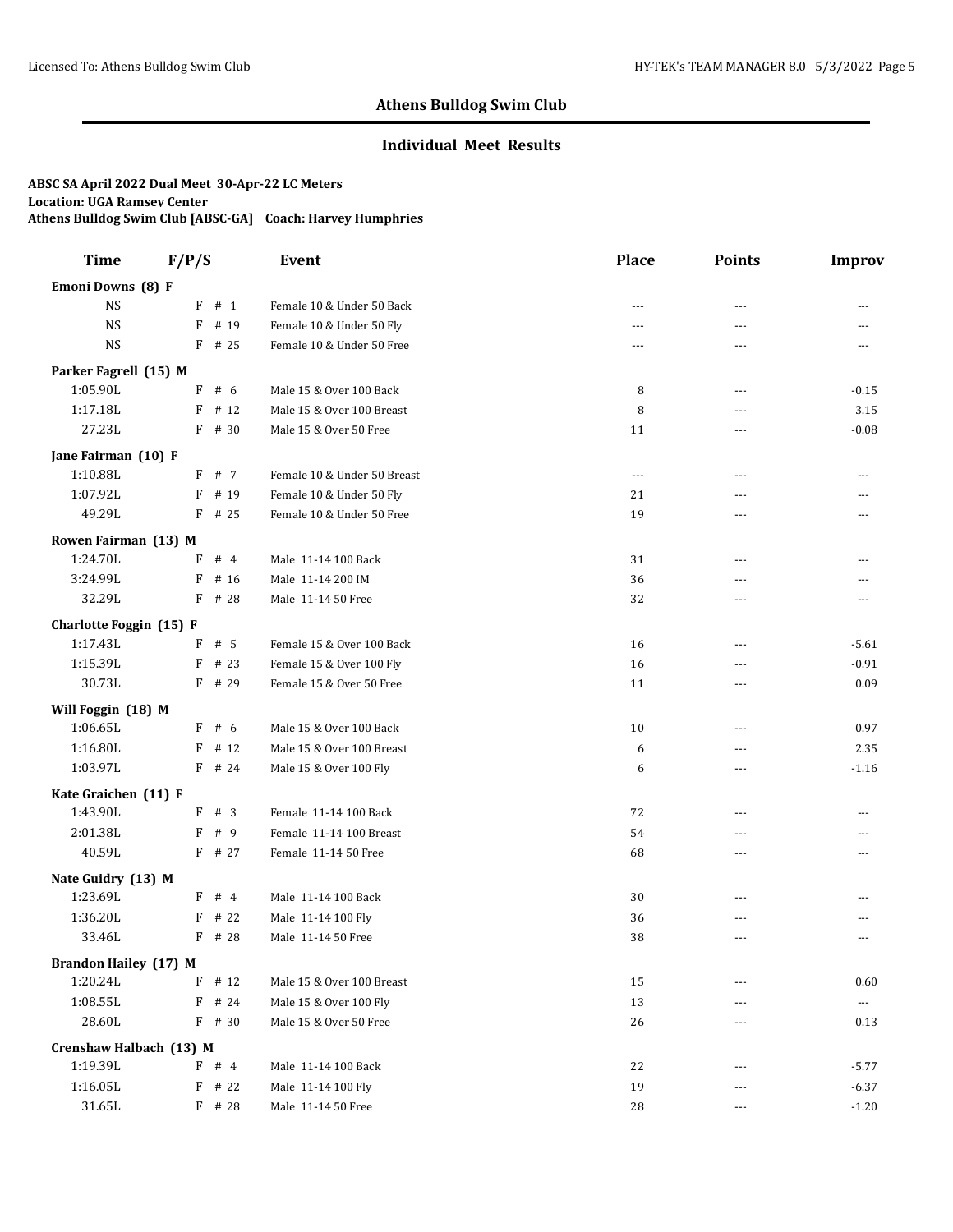## **Individual Meet Results**

| <b>Time</b>                | F/P/S     | Event                     | <b>Place</b>   | <b>Points</b>  | <b>Improv</b> |
|----------------------------|-----------|---------------------------|----------------|----------------|---------------|
| Riley Harding (14) F       |           |                           |                |                |               |
| 1:22.53L                   | F # 3     | Female 11-14 100 Back     | 26             | $\overline{a}$ | $-2.36$       |
| 1:34.35L                   | F<br># 9  | Female 11-14 100 Breast   | 17             | ---            | $-0.77$       |
| 1:19.88L                   | $F$ # 21  | Female 11-14 100 Fly      | 14             | ---            | $-5.55$       |
| Cash Havick (15) M         |           |                           |                |                |               |
| 1:31.59L                   | $F$ # 6   | Male 15 & Over 100 Back   | 39             | $\overline{a}$ | $- - -$       |
| 1:27.08L                   | # 12<br>F | Male 15 & Over 100 Breast | 20             | ---            | ---           |
| 29.44L                     | F<br># 30 | Male 15 & Over 50 Free    | 35             | $\overline{a}$ | ---           |
| <b>Blakely Hawk (11) F</b> |           |                           |                |                |               |
| 1:27.70L                   | $F$ # 9   | Female 11-14 100 Breast   | $\overline{7}$ | $\overline{a}$ | ---           |
| 3:08.38L                   | F<br># 15 | Female 11-14 200 IM       | 29             | $\overline{a}$ | ---           |
| 34.96L                     | F # 27    | Female 11-14 50 Free      | 43             | ---            | ---           |
| Alethea He (14) F          |           |                           |                |                |               |
| 1:18.86L                   | # 3<br>F  | Female 11-14 100 Back     | 14             | $\overline{a}$ | $-1.18$       |
| 1:28.03L                   | # 21<br>F | Female 11-14 100 Fly      | 26             | $---$          | $-4.28$       |
| 31.29L                     | F # 27    | Female 11-14 50 Free      | 11             | $\overline{a}$ | 0.74          |
| Hugh Hill (10) M           |           |                           |                |                |               |
| 59.14L                     | #2<br>F   | Male 10 & Under 50 Back   | 19             | $\overline{a}$ | $---$         |
| 58.95L                     | #8<br>F   | Male 10 & Under 50 Breast | 8              | $\overline{a}$ | ---           |
| 50.29L                     | $F$ # 26  | Male 10 & Under 50 Free   | 18             | $\overline{a}$ | $---$         |
| Will Hines (17) M          |           |                           |                |                |               |
| 1:06.59L                   | F<br># 6  | Male 15 & Over 100 Back   | 9              | $\overline{a}$ | 2.63          |
| 1:27.36L                   | F<br># 12 | Male 15 & Over 100 Breast | 21             | $\overline{a}$ | ---           |
| <b>NS</b>                  | F # 24    | Male 15 & Over 100 Fly    | $\overline{a}$ | $- - -$        | $---$         |
| Corbin Hobbs (12) M        |           |                           |                |                |               |
| 1:28.82L                   | #4<br>F   | Male 11-14 100 Back       | 45             | ---            | $-16.68$      |
| 1:30.46L                   | # 10<br>F | Male 11-14 100 Breast     | 17             | $\overline{a}$ | $-8.86$       |
| 34.24L                     | $F$ # 28  | Male 11-14 50 Free        | 41             | ---            | $-1.29$       |
| Sophierose Hobbs (14) F    |           |                           |                |                |               |
| 1:23.59L DQ                | #3<br>F   | Female 11-14 100 Back     | $---$          | $\overline{a}$ | $\cdots$      |
| 1:40.79L                   | F<br># 9  | Female 11-14 100 Breast   | 31             | ---            | $-5.80$       |
| 1:28.66L                   | $F$ # 21  | Female 11-14 100 Fly      | 28             | ---            | $-10.36$      |
| Daniel Huang (17) M        |           |                           |                |                |               |
| 1:09.68L                   | #6<br>F   | Male 15 & Over 100 Back   | 16             | ---            | 2.95          |
| 1:04.54L                   | $F$ # 24  | Male 15 & Over 100 Fly    | 8              |                | 0.48          |
| 26.19L                     | $F$ # 30  | Male 15 & Over 50 Free    | 5              | ---            | $0.21\,$      |
| Garrett Johnson (16) M     |           |                           |                |                |               |
| 1:08.35L                   | F<br># 6  | Male 15 & Over 100 Back   | 13             | ---            |               |
| 1:24.80L                   | $F$ # 12  | Male 15 & Over 100 Breast | 18             |                | ---           |
| 26.91L                     | F # 30    | Male 15 & Over 50 Free    | 10             |                | ---           |
|                            |           |                           |                |                |               |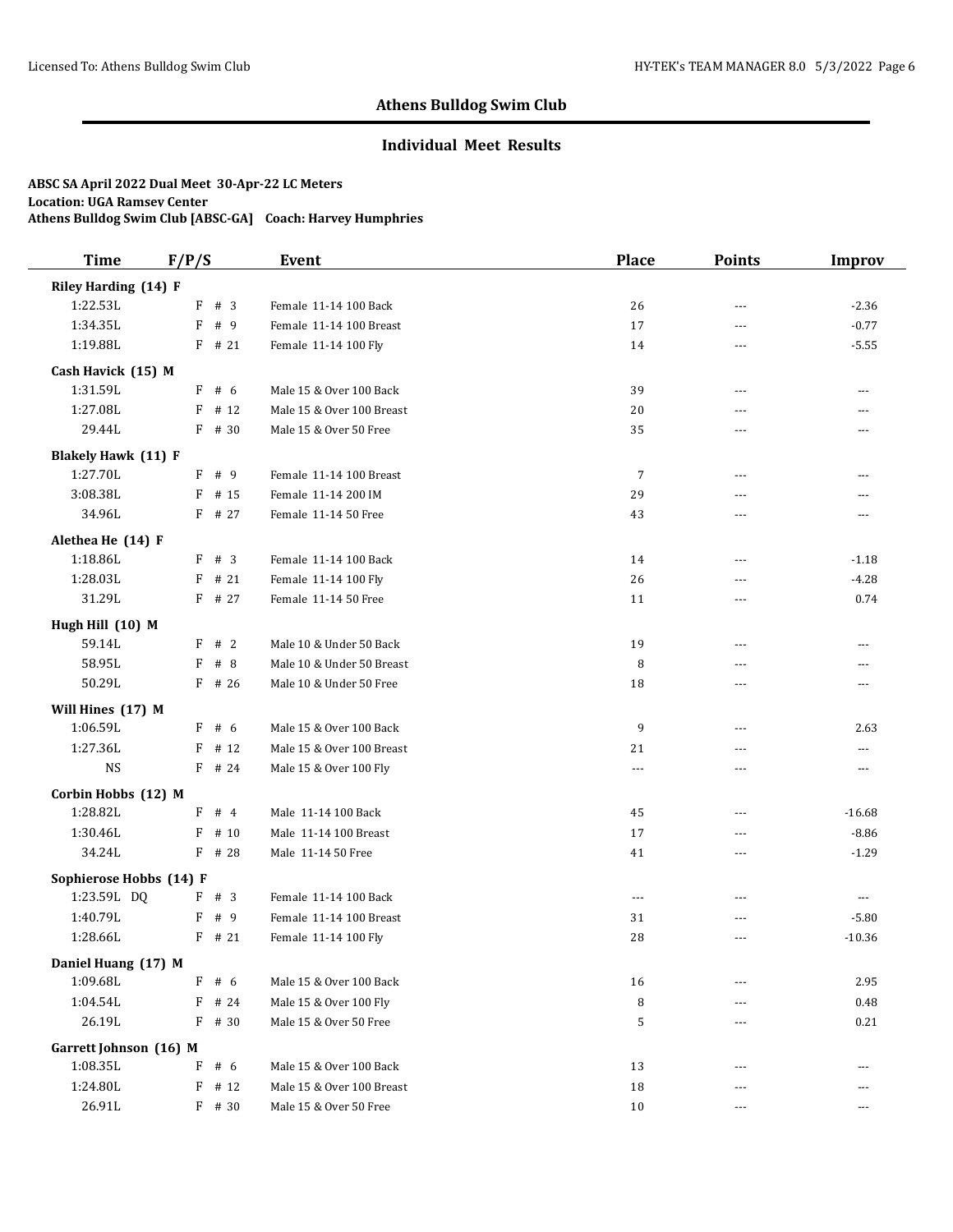### **Individual Meet Results**

| <b>Time</b>                   | F/P/S     | Event                     | <b>Place</b>   | <b>Points</b>  | Improv   |
|-------------------------------|-----------|---------------------------|----------------|----------------|----------|
| Elaina Johnston (11) F        |           |                           |                |                |          |
| 1:41.05L                      | $F$ # 3   | Female 11-14 100 Back     | 69             | $\overline{a}$ | ---      |
| 2:10.37L                      | F<br># 9  | Female 11-14 100 Breast   | 56             | $\overline{a}$ | ---      |
| 47.60L                        | $F$ # 27  | Female 11-14 50 Free      | 74             | ---            | ---      |
| Sterling Johnston (9) F       |           |                           |                |                |          |
| 56.02L                        | $F$ # 1   | Female 10 & Under 50 Back | 17             | $\overline{a}$ | ---      |
| 56.41L                        | # 19<br>F | Female 10 & Under 50 Fly  | 12             | ---            | ---      |
| 46.96L                        | $F$ # 25  | Female 10 & Under 50 Free | 17             | $\overline{a}$ | ---      |
| Gavin Jones (18) M            |           |                           |                |                |          |
| 1:01.74L                      | F # 6     | Male 15 & Over 100 Back   | 3              | $\overline{a}$ | 1.78     |
| 1:14.97L                      | # 12<br>F | Male 15 & Over 100 Breast | $\overline{c}$ | $\overline{a}$ | $-8.49$  |
| 25.93L                        | F # 30    | Male 15 & Over 50 Free    | $\mathbf{1}$   | ---            | 1.17     |
| Kevin Joy (12) M              |           |                           |                |                |          |
| 1:28.93L                      | #4<br>F   | Male 11-14 100 Back       | 46             | $\overline{a}$ | ---      |
| 1:46.26L                      | # 10<br>F | Male 11-14 100 Breast     | 32             | $---$          | ---      |
| 2:01.08L                      | $F$ # 22  | Male 11-14 100 Fly        | 37             | $\overline{a}$ | $---$    |
| Wilson Joy (13) M             |           |                           |                |                |          |
| <b>NS</b>                     | $F$ # 4   | Male 11-14 100 Back       | $- - -$        | $\overline{a}$ | ---      |
| <b>NS</b>                     | # 10<br>F | Male 11-14 100 Breast     | $\sim$ $\sim$  | $\overline{a}$ | ---      |
| <b>NS</b>                     | $F$ # 22  | Male 11-14 100 Fly        | $- - -$        | $\overline{a}$ | $---$    |
| Shaan Kannan (14) M           |           |                           |                |                |          |
| 1:30.86L                      | F<br># 10 | Male 11-14 100 Breast     | 19             | $- - -$        | $-3.65$  |
| 1:22.33L                      | F<br># 22 | Male 11-14 100 Fly        | 30             | ---            | $-11.23$ |
| 31.01L                        | F # 28    | Male 11-14 50 Free        | 23             | $\overline{a}$ | $-2.39$  |
| Nakul Karumbaiah (13) M       |           |                           |                |                |          |
| 1:21.67L                      | $F$ # 4   | Male 11-14 100 Back       | 27             | ---            | $-11.24$ |
| DQ                            | F # 22    | Male 11-14 100 Fly        | $\overline{a}$ | $\overline{a}$ | $\cdots$ |
| 30.41L                        | $F$ # 28  | Male 11-14 50 Free        | 19             | ---            | $-1.85$  |
| Vidur Karumbaiah (11) M       |           |                           |                |                |          |
| 1:25.59L                      | $F$ # 10  | Male 11-14 100 Breast     | 11             | $\overline{a}$ | $-6.38$  |
| 2:49.90L                      | $F$ # 16  | Male 11-14 200 IM         | 23             | ---            | $-13.33$ |
| 1:24.19L DQ                   | $F$ # 22  | Male 11-14 100 Fly        | $\overline{a}$ | ---            | $\cdots$ |
| <b>Garrett Kennedy (17) M</b> |           |                           |                |                |          |
| 1:03.32L                      | # 6<br>F  | Male 15 & Over 100 Back   | 5              | ---            | 1.69     |
| 1:16.85L                      | $F$ # 12  | Male 15 & Over 100 Breast | 7              |                | $-11.75$ |
| 26.48L                        | $F$ # 30  | Male 15 & Over 50 Free    | $\overline{7}$ | $---$          | $-0.15$  |
| Ethan King (9) M              |           |                           |                |                |          |
| 56.41L                        | F # 2     | Male 10 & Under 50 Back   | 17             | ---            | $-2.35$  |
| 1:12.62L                      | F<br># 8  | Male 10 & Under 50 Breast | 12             |                | $-12.01$ |
| 50.95L                        | $F$ # 26  | Male 10 & Under 50 Free   | 21             |                | $-4.18$  |
|                               |           |                           |                |                |          |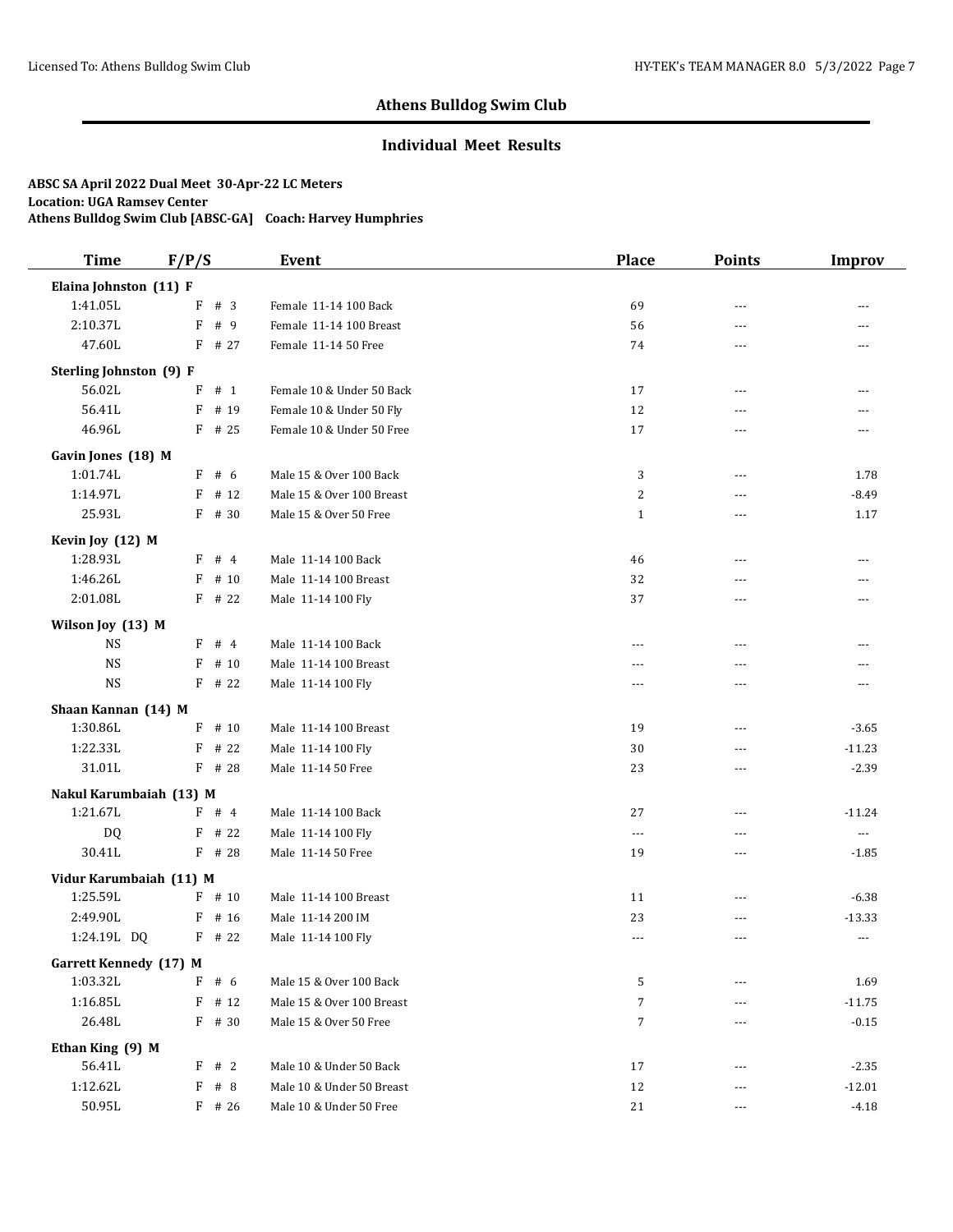## **Individual Meet Results**

| <b>Time</b>             | F/P/S        |          | Event                       | <b>Place</b>         | <b>Points</b> | <b>Improv</b> |
|-------------------------|--------------|----------|-----------------------------|----------------------|---------------|---------------|
| River Kirkley (15) M    |              |          |                             |                      |               |               |
| 1:24.80L                |              | $F$ # 12 | Male 15 & Over 100 Breast   | 18                   | $---$         | 0.73          |
| 3:01.23L                | $\mathbf{F}$ | # 18     | Male 15 & Over 200 IM       | 15                   | $\sim$ $\sim$ | 17.06         |
| 30.60L                  | F            | # 30     | Male 15 & Over 50 Free      | 41                   | ---           | 2.51          |
| Christopher Koch (13) M |              |          |                             |                      |               |               |
| 1:17.20L                |              | $F$ # 10 | Male 11-14 100 Breast       | 4                    | $---$         | $-4.91$       |
| 2:29.82L                | F            | # 16     | Male 11-14 200 IM           | 3                    | ---           | $-4.73$       |
| 1:15.32L                | F            | # 22     | Male 11-14 100 Fly          | 18                   | $---$         | $-4.68$       |
| Sean Kong (10) M        |              |          |                             |                      |               |               |
| 56.59L                  | F # 2        |          | Male 10 & Under 50 Back     | 18                   | $\sim$ $\sim$ | ---           |
| <b>NS</b>               | $\mathbf{F}$ | # 20     | Male 10 & Under 50 Fly      | $\scriptstyle\cdots$ | ---           | ---           |
| 54.04L                  |              | $F$ # 26 | Male 10 & Under 50 Free     | 22                   | $- - -$       | ---           |
| Zach Krosner (16) M     |              |          |                             |                      |               |               |
| 1:16.04L                | F            | # 6      | Male 15 & Over 100 Back     | 31                   | ---           | $-50.22$      |
| 2:48.09L                | F            | # 18     | Male 15 & Over 200 IM       | 14                   | $-$           | $-1.99$       |
| 29.53L                  | F            | # 30     | Male 15 & Over 50 Free      | 37                   | $---$         | 0.20          |
| Bennet Lee (7) M        |              |          |                             |                      |               |               |
| 1:20.09L                | F            | #2       | Male 10 & Under 50 Back     | 25                   | ---           | ---           |
| 1:30.16L DQ             | F            | # 20     | Male 10 & Under 50 Fly      | $---$                | $- - -$       | ---           |
| <b>NS</b>               |              | $F$ # 26 | Male 10 & Under 50 Free     | ---                  | ---           | ---           |
| Jacob Li (9) M          |              |          |                             |                      |               |               |
| 54.20L                  | F            | #8       | Male 10 & Under 50 Breast   | 5                    | ---           | ---           |
| 51.46L                  | F            | #20      | Male 10 & Under 50 Fly      | 6                    | ---           | ---           |
| 43.42L                  | F            | # 26     | Male 10 & Under 50 Free     | 11                   | ---           | ---           |
| Harper Lindstrom (11) F |              |          |                             |                      |               |               |
| 1:50.25L                | F            | #3       | Female 11-14 100 Back       | 77                   | $- - -$       | ---           |
| 4:01.85L                | F            | # 15     | Female 11-14 200 IM         | 50                   | $---$         | ---           |
| <b>NS</b>               |              | F # 27   | Female 11-14 50 Free        | $---$                | $- - -$       | ---           |
| Lucy Malutinok (10) F   |              |          |                             |                      |               |               |
| 55.40L                  | F            | # 1      | Female 10 & Under 50 Back   | 16                   | ---           | ---           |
| 1:01.61L                | F            | #7       | Female 10 & Under 50 Breast | 13                   | ---           | ---           |
| 49.12L                  |              | $F$ # 25 | Female 10 & Under 50 Free   | 18                   | ---           | ---           |
| Athena Matthews (8) F   |              |          |                             |                      |               |               |
| 1:02.88L                | F            | # 1      | Female 10 & Under 50 Back   | 24                   |               |               |
| 1:04.73L                | F            | # 19     | Female 10 & Under 50 Fly    | 18                   | ---           | ---           |
| 54.07L                  | F # 25       |          | Female 10 & Under 50 Free   | 25                   | ---           | ---           |
| Aly McCullough (8) F    |              |          |                             |                      |               |               |
| 56.15L                  | F            | #1       | Female 10 & Under 50 Back   | 18                   | $---$         | ---           |
| 1:01.52L                | F            | # 19     | Female 10 & Under 50 Fly    | 16                   | ---           | ---           |
| 50.18L                  |              | $F$ # 25 | Female 10 & Under 50 Free   | 22                   | $---$         | 8.29          |
|                         |              |          |                             |                      |               |               |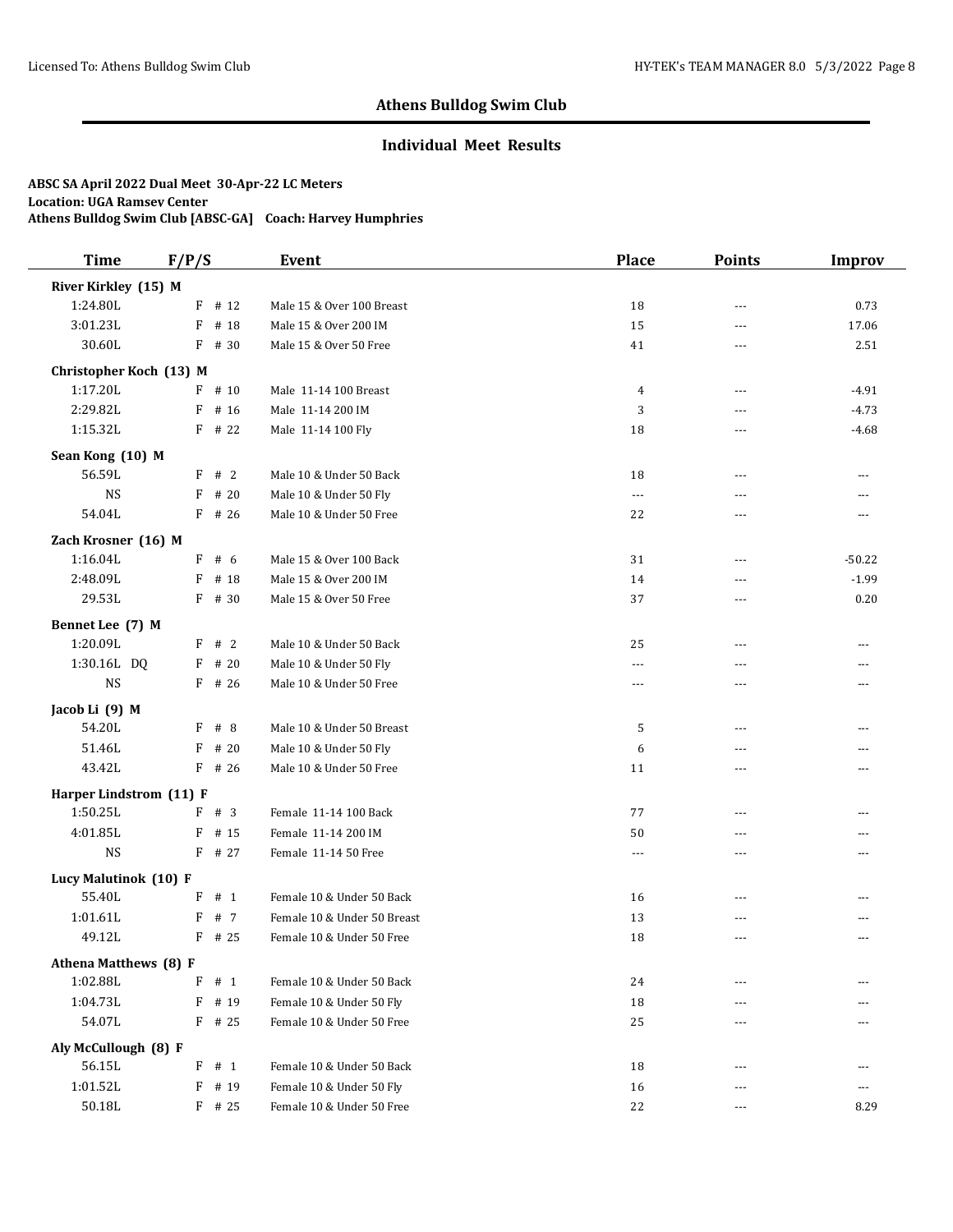## **Individual Meet Results**

| <b>Time</b>             | F/P/S     | Event                       | <b>Place</b>   | <b>Points</b> | <b>Improv</b>  |
|-------------------------|-----------|-----------------------------|----------------|---------------|----------------|
| Nolan McCullough (10) M |           |                             |                |               |                |
| 53.29L                  | F # 2     | Male 10 & Under 50 Back     | 12             | $\sim$ $\sim$ | $---$          |
| 1:05.02L DQ             | $F$ # 20  | Male 10 & Under 50 Fly      | $\ldots$       | $-$           | ---            |
| 40.16L                  | $F$ # 26  | Male 10 & Under 50 Free     | 5              | $\cdots$      | $-14.32$       |
| Sam McCullough (13) F   |           |                             |                |               |                |
| 1:23.77L                | #3<br>F   | Female 11-14 100 Back       | 30             | $---$         | $-15.94$       |
| 1:27.74L                | F<br># 21 | Female 11-14 100 Fly        | 25             | $-$           | $\overline{a}$ |
| 32.60L DQ               | $F$ # 27  | Female 11-14 50 Free        | $\cdots$       | $-$           | ---            |
| Logan McLeroy (10) M    |           |                             |                |               |                |
| 45.70L                  | #2<br>F   | Male 10 & Under 50 Back     | 5              | $\sim$ $\sim$ | ---            |
| 3:23.65L                | F<br># 14 | Male 10 & Under 200 IM      | 2              | $---$         | ---            |
| 42.25L                  | $F$ # 20  | Male 10 & Under 50 Fly      | 3              | $---$         | ---            |
| Will McLeroy (12) M     |           |                             |                |               |                |
| 1:43.90L                | #4<br>F   | Male 11-14 100 Back         | 56             | $-$           | ---            |
| 1:49.00L                | F<br># 10 | Male 11-14 100 Breast       | 36             | $- - -$       | ---            |
| 37.56L DQ               | $F$ # 28  | Male 11-14 50 Free          | $\overline{a}$ | $\sim$ $\sim$ | ---            |
| Emily Miller (10) F     |           |                             |                |               |                |
| 56.17L                  | # 1<br>F  | Female 10 & Under 50 Back   | 19             | $\sim$ $\sim$ | ---            |
| 1:04.34L                | F<br># 19 | Female 10 & Under 50 Fly    | 17             | $---$         | ---            |
| 44.46L                  | $F$ # 25  | Female 10 & Under 50 Free   | 10             | $\sim$ $\sim$ | ---            |
| Anita Mohseni (6) F     |           |                             |                |               |                |
| 1:09.10L                | # 1<br>F  | Female 10 & Under 50 Back   | 26             | $- - -$       | ---            |
| 1:45.57L                | # 7<br>F  | Female 10 & Under 50 Breast | $\overline{a}$ | $-$           | ---            |
| 1:11.77L                | $F$ # 25  | Female 10 & Under 50 Free   | 28             | ---           | ---            |
| Arad Mohseni (10) M     |           |                             |                |               |                |
| 1:02.93L                | #2<br>F   | Male 10 & Under 50 Back     | 20             | $---$         | ---            |
| 1:10.82L                | #8<br>F   | Male 10 & Under 50 Breast   | 11             | $- - -$       | ---            |
| 56.14L                  | $F$ # 26  | Male 10 & Under 50 Free     | 24             | ---           | ---            |
| Jillian Mundy (10) F    |           |                             |                |               |                |
| 50.49L                  | # 7<br>F  | Female 10 & Under 50 Breast | 5              | $\sim$ $\sim$ | $-7.02$        |
| 3:41.20L                | F<br># 13 | Female 10 & Under 200 IM    | $\overline{4}$ | ---           | $-14.38$       |
| 47.30L                  | F # 19    | Female 10 & Under 50 Fly    | 8              | $---$         | $-4.73$        |
| Isabella Nelson (14) F  |           |                             |                |               |                |
| 1:29.20L                | F<br># 3  | Female 11-14 100 Back       | 48             | $---$         |                |
| 1:44.12L                | F<br>#9   | Female 11-14 100 Breast     | 40             |               |                |
| 35.77L                  | $F$ # 27  | Female 11-14 50 Free        | 52             | ---           | ---            |
| Karoline Nimmo (12) F   |           |                             |                |               |                |
| 1:36.97L                | F<br># 9  | Female 11-14 100 Breast     | 23             | ---           |                |
| 3:09.91L                | $F$ # 15  | Female 11-14 200 IM         | 30             |               | ---            |
| 32.28L                  | F # 27    | Female 11-14 50 Free        | 20             |               | ---            |
|                         |           |                             |                |               |                |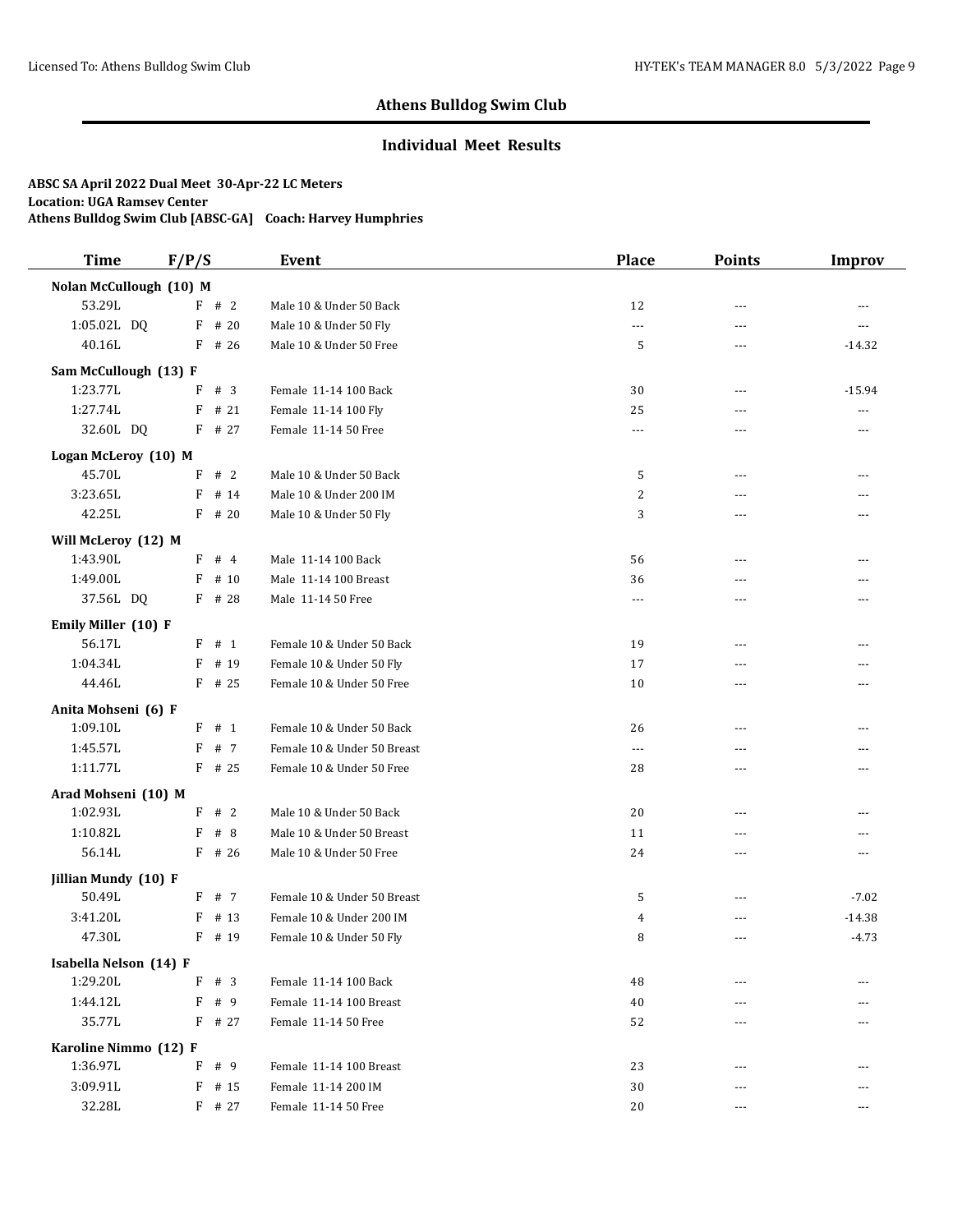## **Individual Meet Results**

| <b>Time</b>                   | F/P/S     | Event                       | <b>Place</b>   | <b>Points</b>  | <b>Improv</b>            |
|-------------------------------|-----------|-----------------------------|----------------|----------------|--------------------------|
| <b>Ansley Nunnally (14) F</b> |           |                             |                |                |                          |
| 1:16.50L                      | F # 3     | Female 11-14 100 Back       | 6              | $\overline{a}$ | 2.06                     |
| 1:11.89L                      | $F$ # 21  | Female 11-14 100 Fly        | $\overline{c}$ | $\overline{a}$ | 1.74                     |
| 30.24L                        | $F$ # 27  | Female 11-14 50 Free        | 6              | $\overline{a}$ | 0.23                     |
| Luke Phillips (14) M          |           |                             |                |                |                          |
| 1:12.87L                      | $F$ # 4   | Male 11-14 100 Back         | 13             | $\overline{a}$ | $-7.74$                  |
| 2:37.48L                      | # 16<br>F | Male 11-14 200 IM           | 14             | ---            | 0.57                     |
| 1:13.72L                      | $F$ # 22  | Male 11-14 100 Fly          | 13             | $- - -$        | 1.49                     |
| Grady Price (12) M            |           |                             |                |                |                          |
| 1:43.08L                      | F # 4     | Male 11-14 100 Back         | 55             | $- - -$        | ---                      |
| 1:56.84L                      | # 10<br>F | Male 11-14 100 Breast       | 41             | ---            | ---                      |
| 37.90L                        | $F$ # 28  | Male 11-14 50 Free          | 51             | $\overline{a}$ | ---                      |
| Sam Price (10) M              |           |                             |                |                |                          |
| 46.09L                        | #2<br>F   | Male 10 & Under 50 Back     | 6              | $\overline{a}$ | ---                      |
| 50.14L                        | F<br>#8   | Male 10 & Under 50 Breast   | $\overline{c}$ | $- - -$        | ---                      |
| 40.31L                        | $F$ # 26  | Male 10 & Under 50 Free     | 6              | $\overline{a}$ | ---                      |
|                               |           |                             |                |                |                          |
| <b>Brody Putman (11) M</b>    |           |                             |                |                |                          |
| 1:31.74L                      | #4<br>F   | Male 11-14 100 Back         | 47             | ---            | ---                      |
| 1:51.57L                      | F<br># 10 | Male 11-14 100 Breast       | 39             | $- - -$        | ---                      |
| 34.08L                        | F # 28    | Male 11-14 50 Free          | 40             | ---            | ---                      |
| Mateo Reilley (12) M          |           |                             |                |                |                          |
| <b>NS</b>                     | F<br>#4   | Male 11-14 100 Back         | $- - -$        | $\overline{a}$ | ---                      |
| <b>NS</b>                     | F<br># 10 | Male 11-14 100 Breast       | $\overline{a}$ | $\overline{a}$ | ---                      |
| <b>NS</b>                     | F # 28    | Male 11-14 50 Free          | $---$          | $\overline{a}$ | $---$                    |
| Joey Rhine (12) M             |           |                             |                |                |                          |
| 1:16.09L                      | $F$ # 4   | Male 11-14 100 Back         | 18             | ---            | $-3.87$                  |
| 1:17.17L                      | # 22<br>F | Male 11-14 100 Fly          | 22             | ---            | $\overline{\phantom{a}}$ |
| 30.51L                        | F # 28    | Male 11-14 50 Free          | 21             | ---            | $-1.31$                  |
| Janie Ripps (15) F            |           |                             |                |                |                          |
| 1:37.99L                      | # 11<br>F | Female 15 & Over 100 Breast | 13             | ---            | 5.22                     |
| 1:15.86L                      | # 23<br>F | Female 15 & Over 100 Fly    | 17             | $- - -$        | 1.50                     |
| 32.65L                        | F # 29    | Female 15 & Over 50 Free    | 23             | ---            | $-0.63$                  |
| Adelaina Shaffer (9) F        |           |                             |                |                |                          |
| 59.90L                        | # 1<br>F  | Female 10 & Under 50 Back   | 21             |                |                          |
| 1:00.58L                      | F<br># 19 | Female 10 & Under 50 Fly    | 15             |                |                          |
| 51.25L                        | $F$ # 25  | Female 10 & Under 50 Free   | 23             |                |                          |
| Marleighna Shaffer (13) F     |           |                             |                |                |                          |
| 1:47.79L                      | F # 3     | Female 11-14 100 Back       | 76             | $---$          | ---                      |
| 2:03.17L                      | F # 9     | Female 11-14 100 Breast     | 55             | $---$          | ---                      |
| 41.00L                        | F # 27    | Female 11-14 50 Free        | 69             | $---$          | ---                      |
|                               |           |                             |                |                |                          |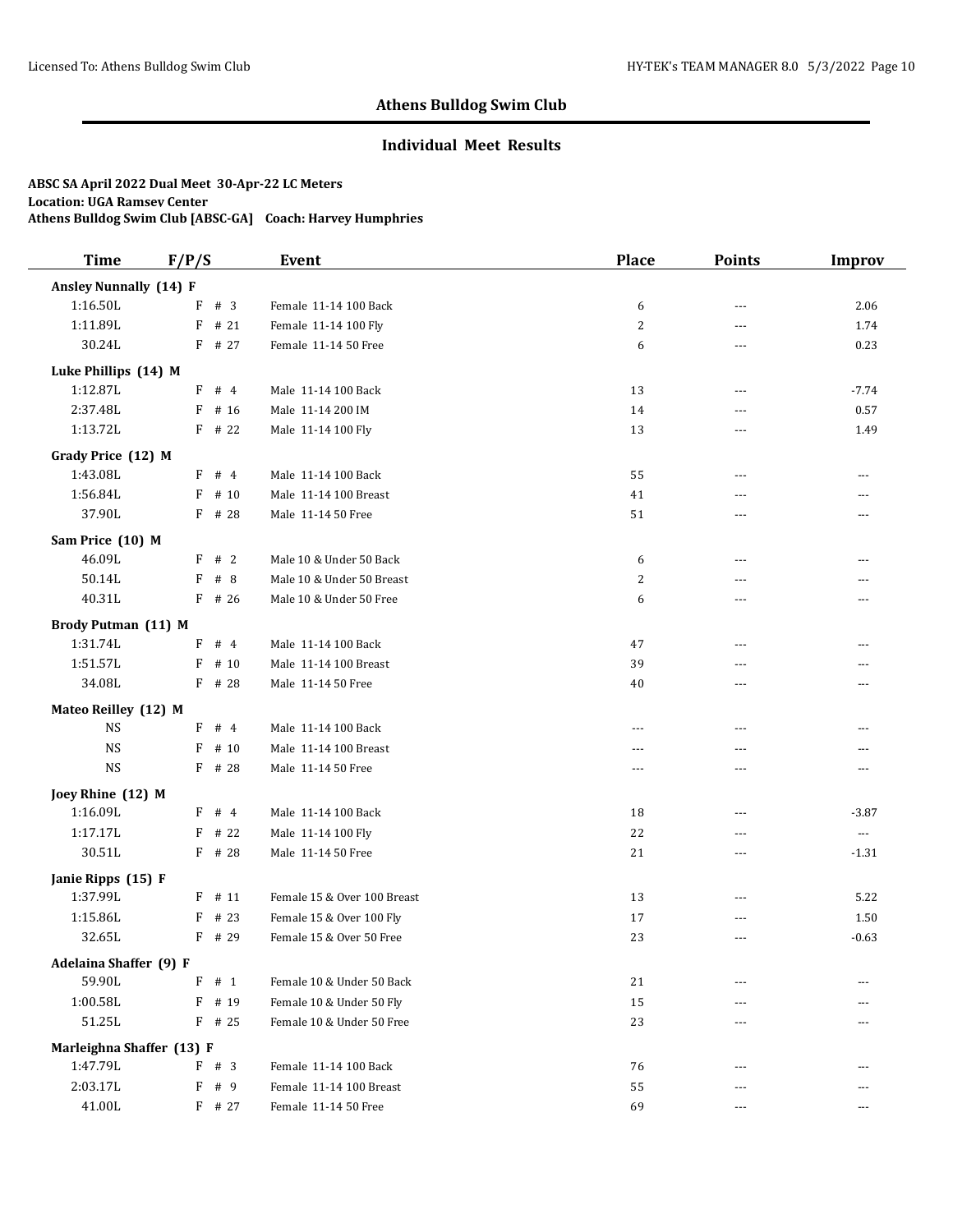### **Individual Meet Results**

| <b>Time</b>                    | F/P/S        |          | Event                       | <b>Place</b>  | <b>Points</b>  | Improv                   |
|--------------------------------|--------------|----------|-----------------------------|---------------|----------------|--------------------------|
| Brady Smith (12) M             |              |          |                             |               |                |                          |
| 1:38.62L                       |              | F # 4    | Male 11-14 100 Back         | 53            | $\overline{a}$ | ---                      |
| 1:51.74L                       | $\mathbf{F}$ | # 10     | Male 11-14 100 Breast       | 40            | $\overline{a}$ | ---                      |
| 39.14L                         |              | F # 28   | Male 11-14 50 Free          | 52            | ---            | ---                      |
| Lynnette Smith (14) F          |              |          |                             |               |                |                          |
| 1:21.44L                       | F            | #3       | Female 11-14 100 Back       | 22            | $\overline{a}$ | ---                      |
| 1:39.98L                       | F            | # 9      | Female 11-14 100 Breast     | 30            | ---            |                          |
| 33.83L                         |              | $F$ # 27 | Female 11-14 50 Free        | 34            | $\overline{a}$ | ---                      |
| Olivia Smith (18) F            |              |          |                             |               |                |                          |
| 1:29.66L                       |              | $F$ # 5  | Female 15 & Over 100 Back   | 26            | $\overline{a}$ | ---                      |
| 1:45.19L                       | F            | # 11     | Female 15 & Over 100 Breast | 20            | $\overline{a}$ | ---                      |
| <b>NS</b>                      |              | F # 29   | Female 15 & Over 50 Free    | ---           | $\overline{a}$ | ---                      |
|                                |              |          |                             |               |                |                          |
| Tessa Steger (12) F            |              |          | Female 11-14 100 Back       |               |                |                          |
| 1:21.37L<br>1:34.59L           | F<br>F       | # 3      |                             | 20            | $\overline{a}$ | ---                      |
|                                |              | # 9      | Female 11-14 100 Breast     | 19            | $---$          | ---                      |
| 1:15.98L                       |              | $F$ # 21 | Female 11-14 100 Fly        | 8             | $\overline{a}$ | ---                      |
| Sofie Stennes (12) F           |              |          |                             |               |                |                          |
| 1:49.05L                       | F            | # 9      | Female 11-14 100 Breast     | 48            | $\overline{a}$ | ---                      |
| 3:35.14L                       | F            | # 15     | Female 11-14 200 IM         | 46            | $\overline{a}$ | ---                      |
| 38.29L                         |              | F # 27   | Female 11-14 50 Free        | 64            | $\overline{a}$ | $---$                    |
| Molly Suggs (14) F             |              |          |                             |               |                |                          |
| 1:45.35L                       | F            | # 3      | Female 11-14 100 Back       | 74            | $- - -$        | $-1.38$                  |
| 1:52.82L                       | F            | # 9      | Female 11-14 100 Breast     | 52            | ---            | 2.76                     |
| 38.36L                         |              | F # 27   | Female 11-14 50 Free        | 66            | $\overline{a}$ | $-0.83$                  |
| Turner Teach (14) F            |              |          |                             |               |                |                          |
| 1:34.25L                       | F            | # 3      | Female 11-14 100 Back       | 61            | $\overline{a}$ | $-3.14$                  |
| 3:23.41L                       | F            | # 15     | Female 11-14 200 IM         | 42            | $\overline{a}$ | $\overline{\phantom{a}}$ |
| 36.89L                         |              | $F$ # 27 | Female 11-14 50 Free        | 60            | ---            | $-2.73$                  |
| Leah Templin (11) F            |              |          |                             |               |                |                          |
| 1:38.75L DQ                    | F            | #3       | Female 11-14 100 Back       | $\sim$ $\sim$ | ---            | $- - -$                  |
| DQ                             | F            | # 15     | Female 11-14 200 IM         | $- - -$       | ---            | $---$                    |
| 35.94L                         |              | $F$ # 27 | Female 11-14 50 Free        | 54            | ---            | $-3.50$                  |
| Kailey Teyner (14) F           |              |          |                             |               |                |                          |
| 1:30.21L                       | F            | # 9      | Female 11-14 100 Breast     | 11            | $---$          | 4.88                     |
| 2:50.92L                       |              | $F$ # 15 | Female 11-14 200 IM         | 14            |                | 7.67                     |
| 1:22.39L DQ                    |              | $F$ # 21 | Female 11-14 100 Fly        | $---$         | ---            | $\scriptstyle \cdots$    |
| <b>Bailey Tomlinson (12) F</b> |              |          |                             |               |                |                          |
| 1:32.65L                       | F            | #3       | Female 11-14 100 Back       | 58            | ---            | ---                      |
| 1:28.94L                       |              | $F$ # 21 | Female 11-14 100 Fly        | 29            | ---            | ---                      |
| 35.53L                         |              | $F$ # 27 | Female 11-14 50 Free        | 48            | ---            | ---                      |
|                                |              |          |                             |               |                |                          |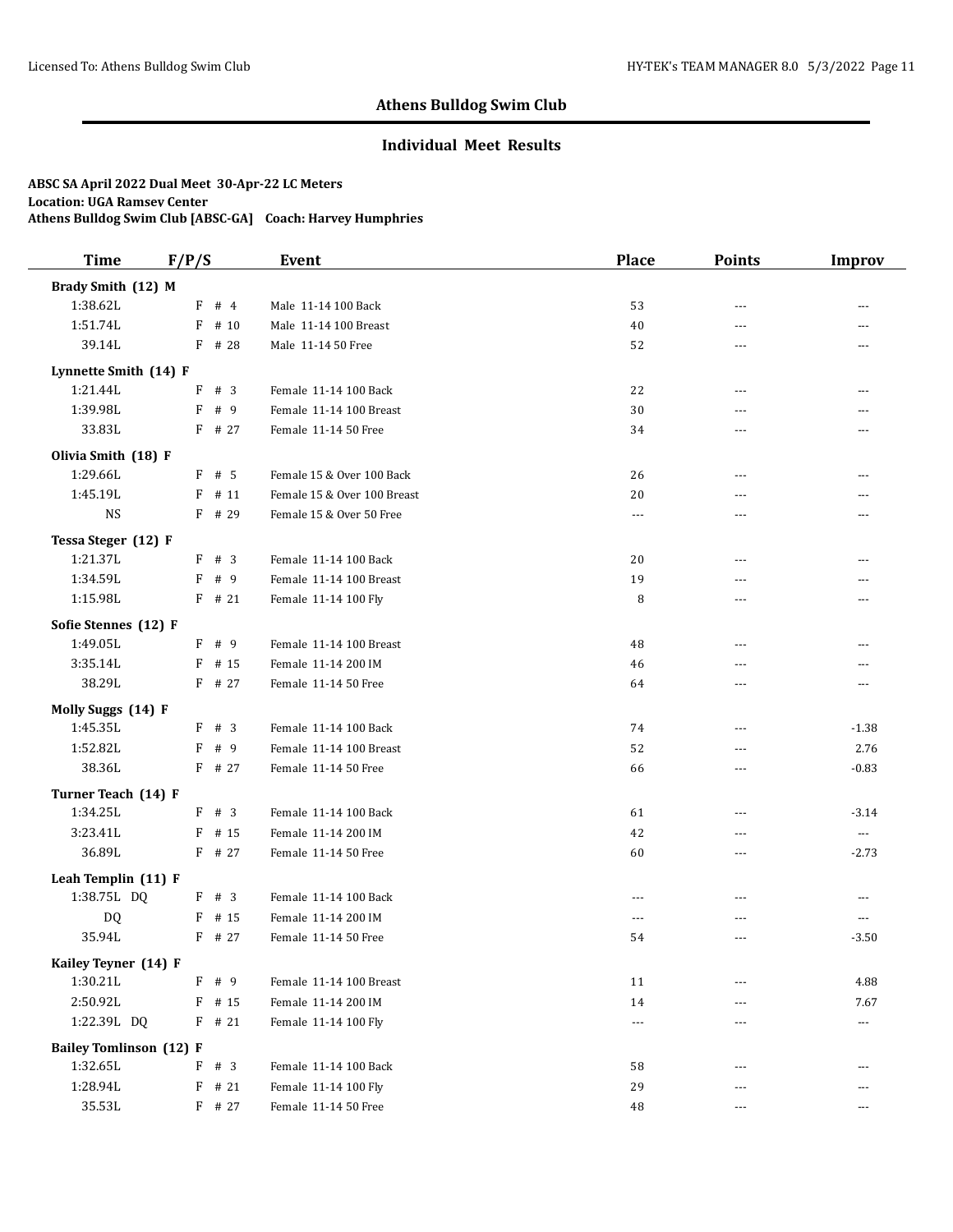### **Individual Meet Results**

| <b>Time</b>           | F/P/S        |          | Event                       | <b>Place</b>         | <b>Points</b>  | Improv   |
|-----------------------|--------------|----------|-----------------------------|----------------------|----------------|----------|
| Pirie Tomlinson (8) F |              |          |                             |                      |                |          |
| 1:00.69L              |              | $F$ # 1  | Female 10 & Under 50 Back   | 22                   | $\overline{a}$ |          |
| 1:07.13L              |              | $F$ # 19 | Female 10 & Under 50 Fly    | 20                   | $- - -$        | ---      |
| 1:00.75L              |              | $F$ # 25 | Female 10 & Under 50 Free   | 26                   | $\overline{a}$ | ---      |
| Jonah Toon (11) M     |              |          |                             |                      |                |          |
| 1:46.68L              | F            | #4       | Male 11-14 100 Back         | 57                   | $\overline{a}$ | ---      |
| 2:08.39L              | F            | # 10     | Male 11-14 100 Breast       | 43                   | ---            | ---      |
| 42.55L                | F            | # 28     | Male 11-14 50 Free          | 54                   | $- - -$        | ---      |
| Evan Torres (9) M     |              |          |                             |                      |                |          |
| 55.65L                |              | F # 2    | Male 10 & Under 50 Back     | 15                   | ---            | ---      |
| 1:02.61L              | F            | # 20     | Male 10 & Under 50 Fly      | 8                    | ---            |          |
| 50.38L                |              | $F$ # 26 | Male 10 & Under 50 Free     | 19                   | $\overline{a}$ | ---      |
| Garrett Torres (11) M |              |          |                             |                      |                |          |
| 1:49.21L              | $\mathbf{F}$ | #4       | Male 11-14 100 Back         | 59                   | ---            | ---      |
| 2:11.50L DQ           | F            | # 10     | Male 11-14 100 Breast       | $\sim$ $\sim$ $\sim$ | $- - -$        | ---      |
| 47.69L                | F            | # 28     | Male 11-14 50 Free          | 56                   | $\sim$ $\sim$  | ---      |
| Marin Torres (12) F   |              |          |                             |                      |                |          |
| 1:34.99L              | F            | # 3      | Female 11-14 100 Back       | 63                   | ---            | ---      |
| 2:01.36L              | F            | # 9      | Female 11-14 100 Breast     | 53                   | $- - -$        | ---      |
| 41.00L                | F            | # 27     | Female 11-14 50 Free        | 69                   | $\overline{a}$ | ---      |
| Carter Townsend (8) M |              |          |                             |                      |                |          |
| 1:07.21L              | F            | #2       | Male 10 & Under 50 Back     | 23                   | $\overline{a}$ | ---      |
| 1:17.70L              | F            | # 20     | Male 10 & Under 50 Fly      | 11                   | $\overline{a}$ | ---      |
| 1:10.30L              |              | $F$ # 26 | Male 10 & Under 50 Free     | 28                   | $\overline{a}$ | $---$    |
| Torin Trotter (13) M  |              |          |                             |                      |                |          |
| 1:24.88L              |              | $F$ # 10 | Male 11-14 100 Breast       | 9                    | ---            | $-10.32$ |
| 1:13.89L              | F            | # 22     | Male 11-14 100 Fly          | 14                   | ---            | $-3.90$  |
| 28.25L                |              | $F$ # 28 | Male 11-14 50 Free          | 6                    | ---            | $-0.77$  |
| Hannah Vaughn (9) F   |              |          |                             |                      |                |          |
| 1:05.10L              | F            | # 1      | Female 10 & Under 50 Back   | 25                   | ---            | ---      |
| 1:22.45L              | F            | # 7      | Female 10 & Under 50 Breast | $\overline{a}$       | ---            | ---      |
| 1:01.10L              |              | $F$ # 25 | Female 10 & Under 50 Free   | 27                   | ---            | ---      |
| Jaxson Wallace (14) M |              |          |                             |                      |                |          |
| 1:38.81L              | F            | #4       | Male 11-14 100 Back         | 54                   |                |          |
| 1:28.46L              | F            | # 10     | Male 11-14 100 Breast       | 15                   |                |          |
| <b>NS</b>             |              | $F$ # 28 | Male 11-14 50 Free          | $---$                |                |          |
| Hong-Yi Wang (8) M    |              |          |                             |                      |                |          |
| 56.83L DQ             |              | F # 8    | Male 10 & Under 50 Breast   | $---$                | $---$          | ---      |
| 1:07.85L              |              | $F$ # 20 | Male 10 & Under 50 Fly      | 9                    | $---$          | ---      |
| 48.20L                |              | F # 26   | Male 10 & Under 50 Free     | 15                   | $---$          | ---      |
|                       |              |          |                             |                      |                |          |